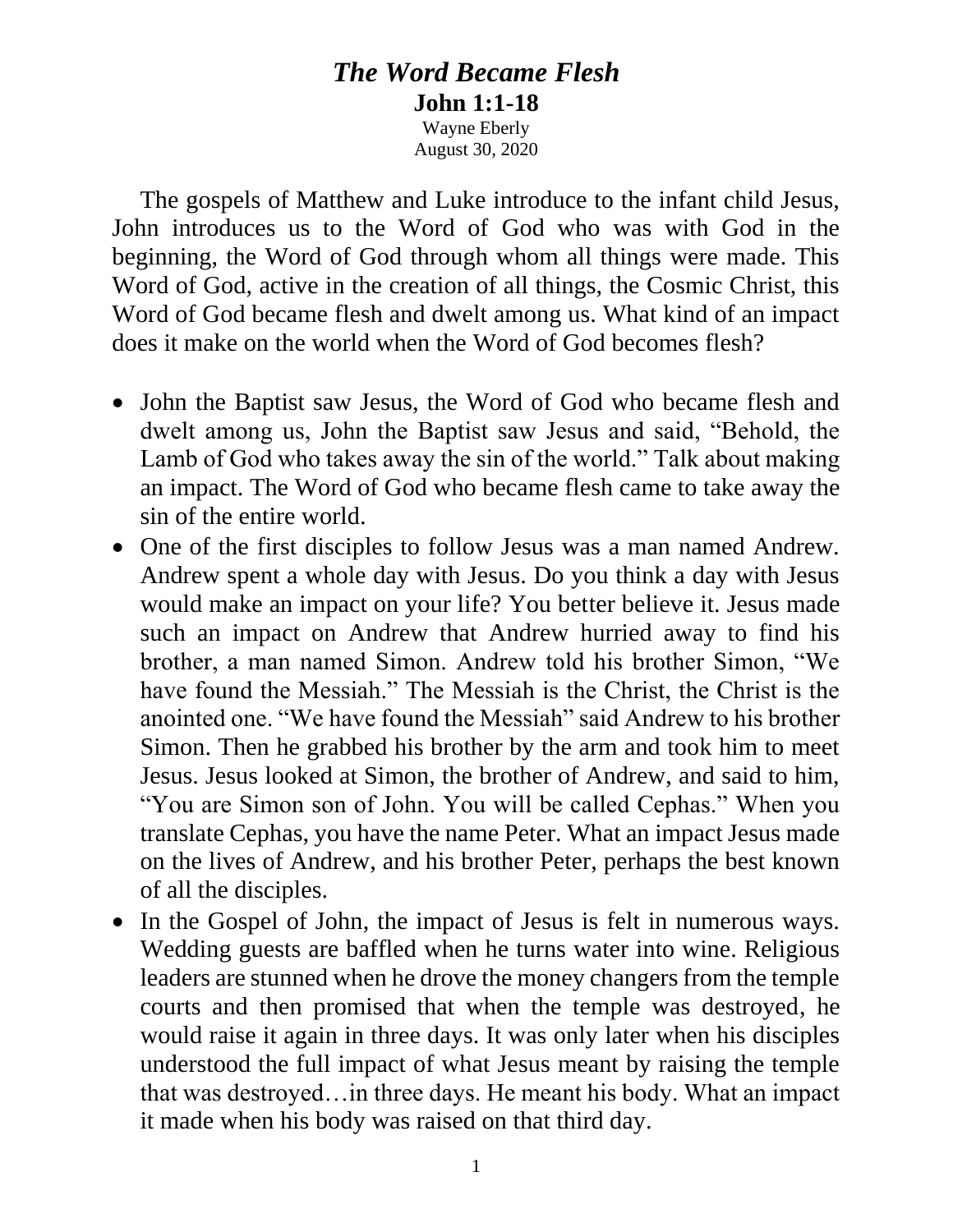- When Nicodemus comes to Jesus at night, we learn that God's love is so great he sent his only Begotten Son so that whoever believes in him would not perish but have everlasting life. And we learn that the impact of this love of God is for all the world. For God so loved the world…
- The impact of Jesus was felt on a Samaritan woman who went to get a bucket of water to last her for one day and she left filled with living water that would last her a lifetime.
- In John we not only witness the impact Jesus made when 5,000 people were fed, he goes on to tell us that he is Bread of Life. In fact, in John there are numerous I Am statements Jesus makes. I Am is the name by which God revealed himself to Moses at the burning bush. Each time Jesus says I Am in the Gospel of John, we get the sense we are supposed to pay special attention to the incredible and amazing impact the Son of God has come to make.

I am the bread of life

I am the light of the world

I am the door…the door the sheep of God enter through to find life, which leads Jesus to say…

I am the Good Shepherd

I am the resurrection and the life…those words, at the grave of his dear friend Lazarus, what an impact those powerful words have made in countless lives in countless places through countless times of sorrow and loss…the hope that comes from knowing Jesus Christ is the resurrection and the life.

I am the Way and the Truth and the Life

I am the Vine. When Jesus says he is the vine he invites us to abide in him, to be connected with him, to live in him and through him and with him and for him, for apart from him we can do nothing.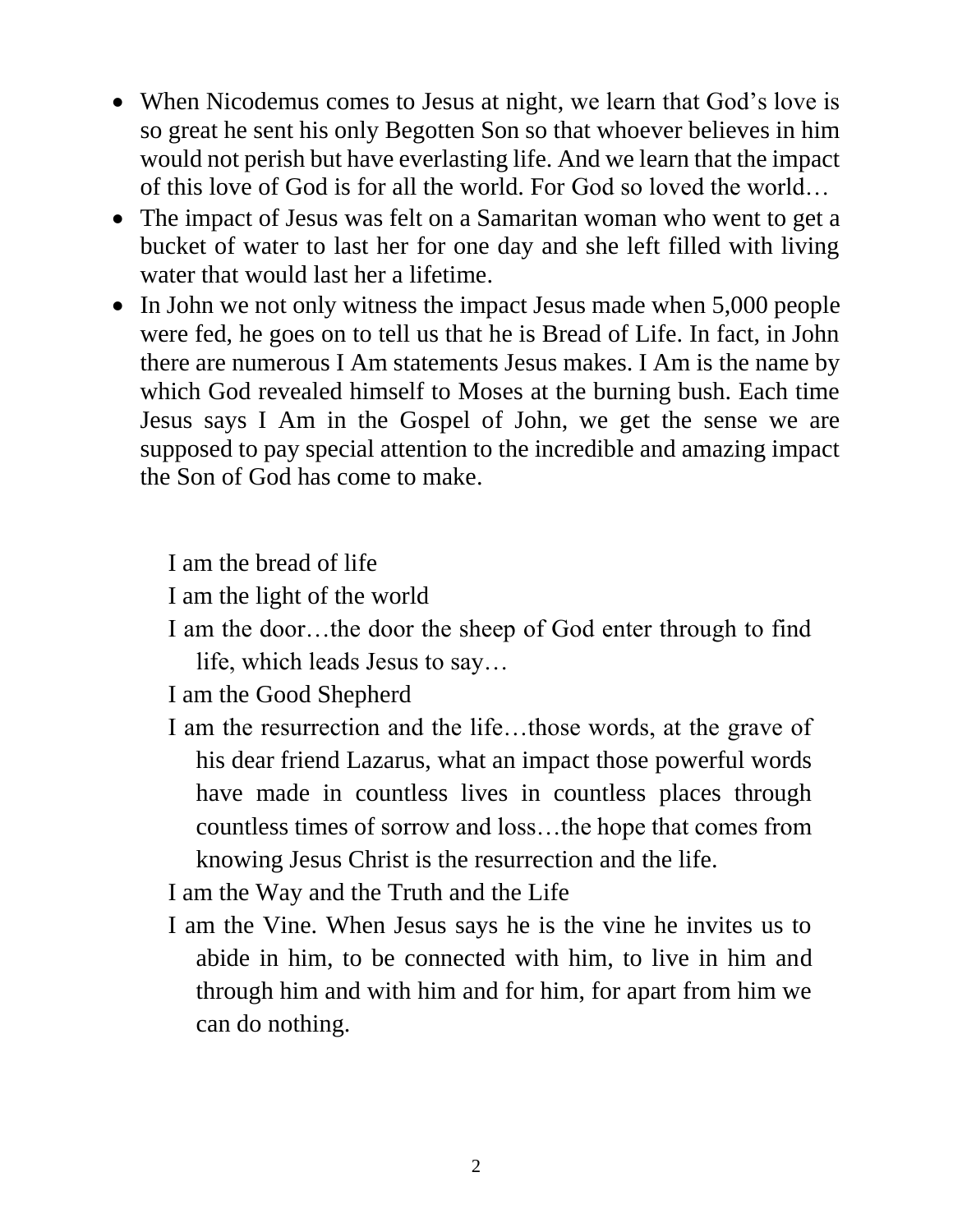When the Word of God became flesh and dwelt among us, he made a dramatic impact, a life-changing impact, a world-changing impact, an eternity-lasting impact. All of this because the Word of God became flesh, because the eternal Word of God took on human flesh, inhabited a human body, a body like ours.

Twila Paris wrote a song about the Body of Christ. The title is "How Beautiful."

- *How beautiful the hands that served the wine and the bread and the sons of the earth.*
- *How beautiful the feet that walked the long dusty roads and the hills to the cross.*
- *How beautiful…how beautiful…how beautiful is the body of Christ.*
- *How beautiful the heart that bled that took all my sin and bore it instead.*
- *How beautiful the tender eyes that chose to forgive and never despise. How beautiful…how beautiful…how beautiful is the body of Christ.*
- *And as He laid down His life, we offer this sacrifice that we will live*
- *just as he died: willing to pay the price…willing to pay the price.*
- *How beautiful the radiant Bride who waits for her Groom with His light in her eyes.*
- *How beautiful when humble hearts give the fruit of pure lives so that others may live.*
- *How beautiful…how beautiful how beautiful is the body of Christ.*
- *How beautiful the feet that bring the sound of good news and the love of the King.*
- *How beautiful the hands that serve the wine and the bread and the sons of the earth.*
- *How beautiful…how beautiful…how beautiful is the body of Christ.*

A song like that, about the Body of Christ, the Body that blessed us when the Word became flesh and dwelt among us, a song like that can make a lasting impact. I remember the first time I heard it. I remember who was singing it. It was a friend named Sandy. It was at our church in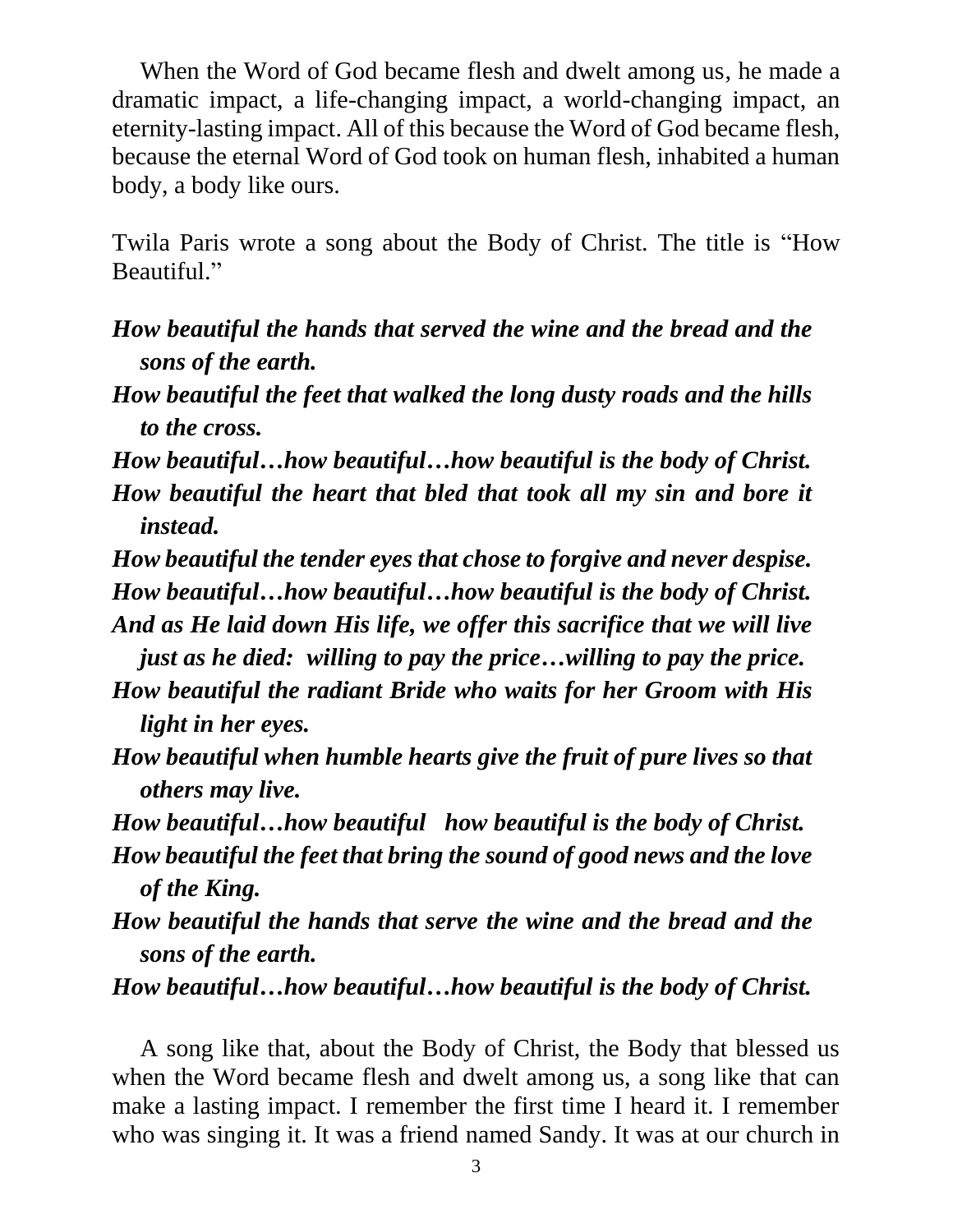Fresno probably thirty years ago. Her face was radiant as she sang about the Body of Christ. The Body of Christ makes an impact on us, a deep and lasting impact.

And then someone did a slide show while the song was being played. Pictures of Jesus doing the things that Jesus did, touching, holding, reaching, living, loving…how beautiful. It was powerful to see Jesus and to think of how beautiful his body truly was…not a beauty that was skin deep…a beauty that touched the deepest places of human longing, of human hurt, of human need. And then...and then...in that same slide show it moved from the person of Jesus, the body of Jesus walking the long dusty roads and the hill to the cross, and it focused on the Body of Christ, the believers who now make up the Body of Christ. We saw people we knew doing things Jesus told them to do, feeding the hungry, clothing the naked, making homes for the homeless, comforting the mourning, blessing the children. These images of people we knew and people we loved doing the things Jesus wants his people to do, and the words washing over us with a wonderful richness, how could it not make a deep and lasting impact? How beautiful is the Body of Christ.

And then on many a Sunday morning here at Dunn's Corners, when we serve the bread and the cup, Grace will quietly play that beautiful song, that beautiful song about *How Beautiful is the Body of Christ*. The last words of the song say, "How beautiful the hands that serve the bread and the wine and the sons of the earth." His hands serve us. His hands serve us bread. His hands serve us wine. How beautiful. How beautiful. How beautiful is the Body of Christ.

The Body of Christ is beautiful, and it is most beautiful when the members of the Body of Christ, members like you and me, do the things that Jesus wants his Body to do. I want to share two stories that have always struck me as being very beautiful. A story appeared in Guideposts magazine in 1981 about a young mother who received word that her brother and his wife, her sister, and both the sister's children had been killed in a car wreck. She goes on to tell how she was numbed by the news and having difficulty accomplishing the necessary tasks to prepare for their flight back to Missouri to be with her family. At that point, a friend stopped by and simply said he was there to polish their shoes. In response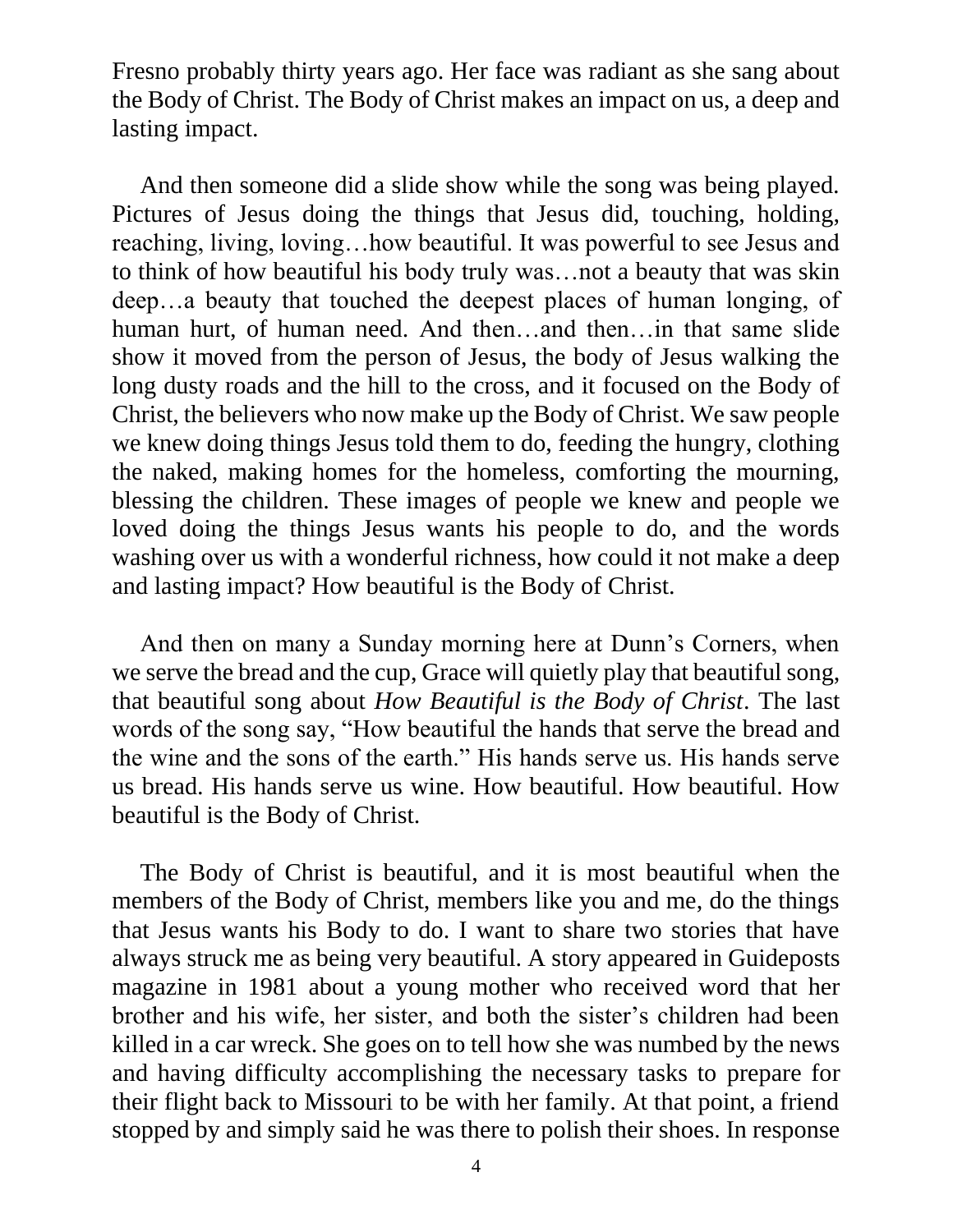to her surprised look he recounted how during a family tragedy it had taken him over an hour to polish all the family's shoes. Watching this friend sitting on the kitchen floor polishing all their shoes reminded her of someone else sitting on the floor washing people's feet, a simple act of presence and service. "Now, whenever I hear of an acquaintance who has lost a loved one... I try to think of one specific task that suits that person's need—such as washing the family car, taking the dogs to the boarding kennel, or housesitting during the funeral. And if the person says to me, 'How did you know I needed that done?' I reply, 'It's because a man once cleaned my shoes."<sup>1</sup>

A man once cleaned my shoes. I like that. And I really like that a man who was more than a man, a man who was the Word of God who became flesh and dwelt among us, knelt down and washed our feet. That's beautiful. And it's beautiful when his followers kneel down and serve others. How beautiful is the Body of Christ.

The other beautiful story is one I heard in a class I was leading. It was a class on preaching. One of the students got up and showed a video clip. It was from the Summer Olympics, the Summer Olympics held in Barcelona, Spain in 1992. That was the summer of the Dream Team, the first time the USA had professional basketball players on the Olympic Team, and so the big celebrities were Michael Jordan and Magic Johnson and a fellow who once wore number 33 for the Boston Celtics, Larry Bird. The dream team garnered its fair share of attention. But when this fellow in my preaching class got up and showed a video clip, it wasn't of the Dream Team. It was of a track and field event, the 400-meter run. And the clip didn't even show someone winning the race.

The video clip shows Derek Redmond, an athlete from the USA, lining up to run the 400-meter race. Apparently, he was a favorite to win a medal, perhaps even the coveted Gold Medal. For 150 meters he is sailing along smoothly, running with the leaders. And then he pulls a hamstring. He grips his leg in pain and hobbles a few more steps. The crowd gasps. You can see the agony on the face of Derek Redmond, both from the physical pain and the deep disappointment of losing his chance at victory. But Derek Redmond continues to hobble toward the finish line. Even though

<sup>1</sup> Alyce McKenzie, *Preaching Biblical Wisdom in a Self—Help Society,* 138, 139.